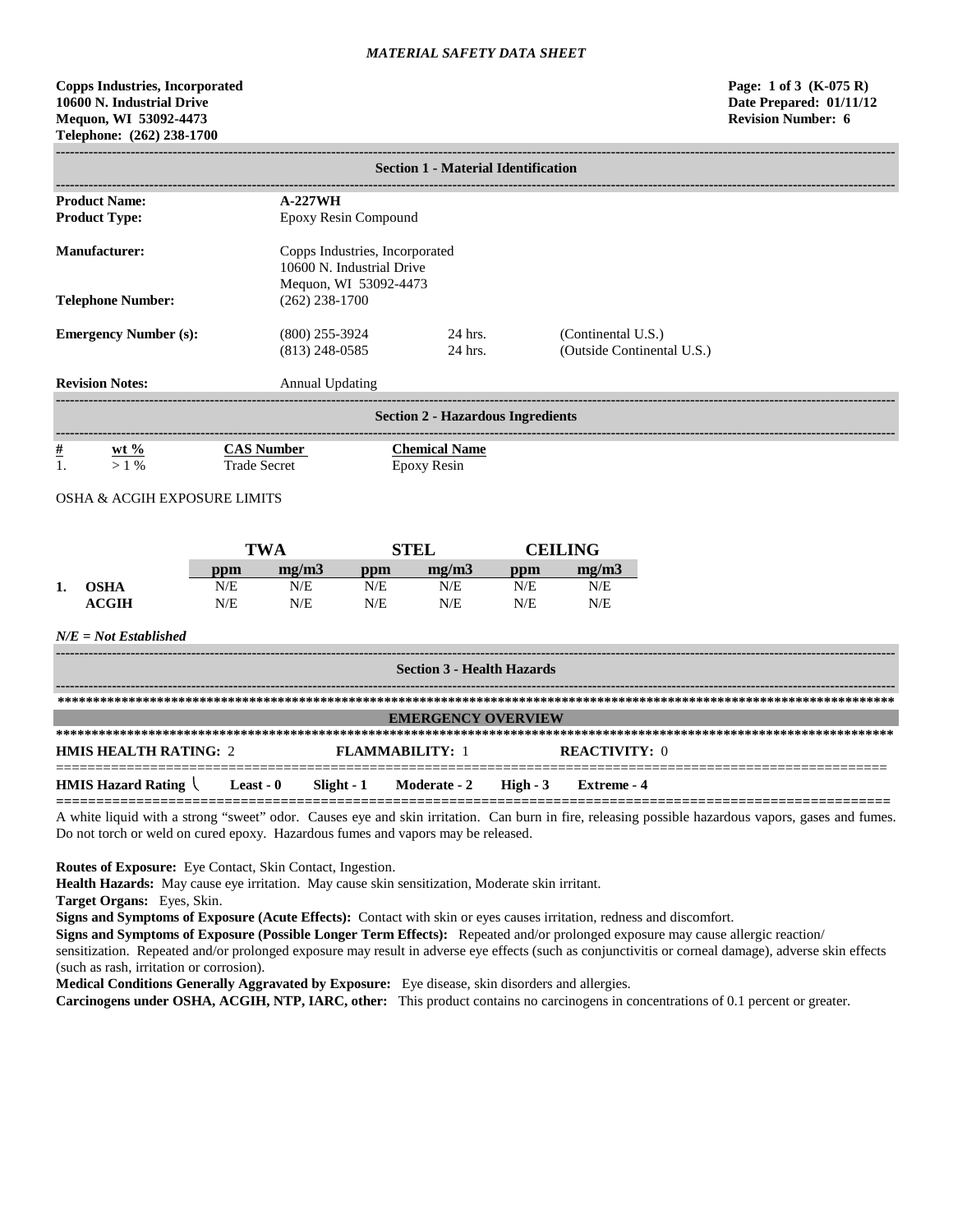| Copps Industries, Incorporated<br>Mequon, WI 53092-4473 | Page: 2 of 3 $(K-075 R)$<br>Date Prepared: 01/11/12 |
|---------------------------------------------------------|-----------------------------------------------------|
| Telephone: (262) 238-1700                               | Revision Number: 6                                  |
|                                                         |                                                     |

#### **Section 4 - First Aid**

**------------------------------------------------------------------------------------------------------------------------------------------------------------------------------------ Eye Contact:** Hold eyelids apart and immediately flush eyes with plenty of water for at least 15 minutes. Seek medical attention.

**Skin Contact:** Remove contaminated clothing/shoes and wipe excess from skin. Flush skin with water. Follow by washing with soap and water. If irritation occurs, seek medical attention. If contact with hot product occurs, immediately flush with cool water for 15 minutes. Carefully remove clothing; if clothing is stuck to a burn area do not pull it off, but cut around it. Cover burn area with a clean material. Get medical attention immediately.

**Inhalation:** Remove victim to fresh air and provide oxygen. If breathing is difficult, seek medical attention.

**Ingestion:** If swallowed, call physician immediately. Induce vomiting only as directed by medical personnel. Never give anything by mouth to an unconscious person. Get medical attention immediately.

|                                   |            | <b>Section 5 - Fire and Explosion Data</b> |         |  |
|-----------------------------------|------------|--------------------------------------------|---------|--|
| <b>Flash Point (closed cup):</b>  | $>$ 200 °F | <b>Upper Explosion Limit (UEL):</b>        | No data |  |
| <b>Auto Ignition Temperature:</b> | No data    | Lower Explosion Limit (LEL):               | No data |  |

**Fire Hazard Classification (OSHA/NFPA):** This product is not considered flammable nor combustible, but will burn if involved in a fire. **Extinguishing Media:** Foam, Carbon Dioxide (CO2), or dry chemical.

**Special Fire Fighting Procedures:** Keep personnel removed from area and upwind of fire. Wear full fire-fighting turn-out gear (full bunker gear) and respiratory protection (SCBA). Cool fire exposed containers with water spray.

**Unusual Fire and Explosion Hazards:** Hazardous combustion products may be present. Combustion may form aldehydes, nitrous oxides, carbon monoxide (CO), and carbon dioxide (CO2).

# $-1-\frac{1}{2}$ **Section 6 - Accidental Release Measures ------------------------------------------------------------------------------------------------------------------------------------------------------------------------------------**

**Containment Techniques (Removal of ignition sources, diking, etc.)** Stop the leak, if possible. Shut off or remove all ignition sources. Construct a dike to prevent spreading.

**Clean-Up Procedures:** Spread absorbent material over area. Wipe or scrape up material. Dispose of material in accordance with local, state and federal regulations. Wash area with soap and water. Prevent washings from entering sewers or waterways.

**Other Emergency Advice:** Wear protective clothing, boots, gloves, respirator, and eye protection.

# ------------------------------------------------------------------------------------------------------------------------------------------------------------------------------------ **Section 7 - Handling and Storage ------------------------------------------------------------------------------------------------------------------------------------------------------------------------------------**

**Storage:** Store in a cool (60-80 °F), dry, ventilated place. Crystallization may occur if storage temperature drops below 55°F for a prolonged period of time. Store in closed containers.

**Handling:** Avoid contact with skin, eyes, or clothing. When handling, do not eat, drink, or smoke.

**Other Precautions:** Wash thoroughly after handling. Remove contaminated clothing and gear. Decontaminate. Destroy leather or any articles which can not be decontaminated.

#### **------------------------------------------------------------------------------------------------------------------------------------------------------------------------------------ Section 8 - Personal Protection/Exposure Controls**

**------------------------------------------------------------------------------------------------------------------------------------------------------------------------------------**

**Eye Protection:** Chemical safety goggles recommended. Contact lenses should not be worn while using this product.

**Hand Protection:** Chemical resistant gloves recommended, such as neoprene or nitrite rubber.

**Respiratory Protection:** Not necessary under most operating conditions. NIOSH approved organic vapor respirator should be used in confined areas, or when conditions cause high vapor concentrations. If the percent oxygen is below normal then use self-contained breathing apparatus. **Protective Clothing:** Clean, body covering clothing should be utilized.

**Work and Hygienic Practices:** Eye wash stations and safety showers should be easily accessible.

| <b>Section 9 - Typical Physical and Chemical Properties</b> |         |                             |                  |  |
|-------------------------------------------------------------|---------|-----------------------------|------------------|--|
| <b>Physical Form:</b>                                       | Liquid  | Density:                    | Heavier than air |  |
| Color:                                                      | White   | <b>Boiling Point:</b>       | $>200$ °F        |  |
| Odor:                                                       | Sweet   | <b>Melting Point:</b>       | Not Applicable   |  |
| pH:                                                         | No Data | <b>Solubility in Water:</b> | Negligible       |  |
| <b>Vapor Pressure:</b>                                      | No Data | <b>Specific Gravity:</b>    | 1.17             |  |
|                                                             |         |                             |                  |  |
| <b>Section 10 - Stability and Reactivity</b>                |         |                             |                  |  |

## **Section 10 - Stability and Reactivity ------------------------------------------------------------------------------------------------------------------------------------------------------------------------------------**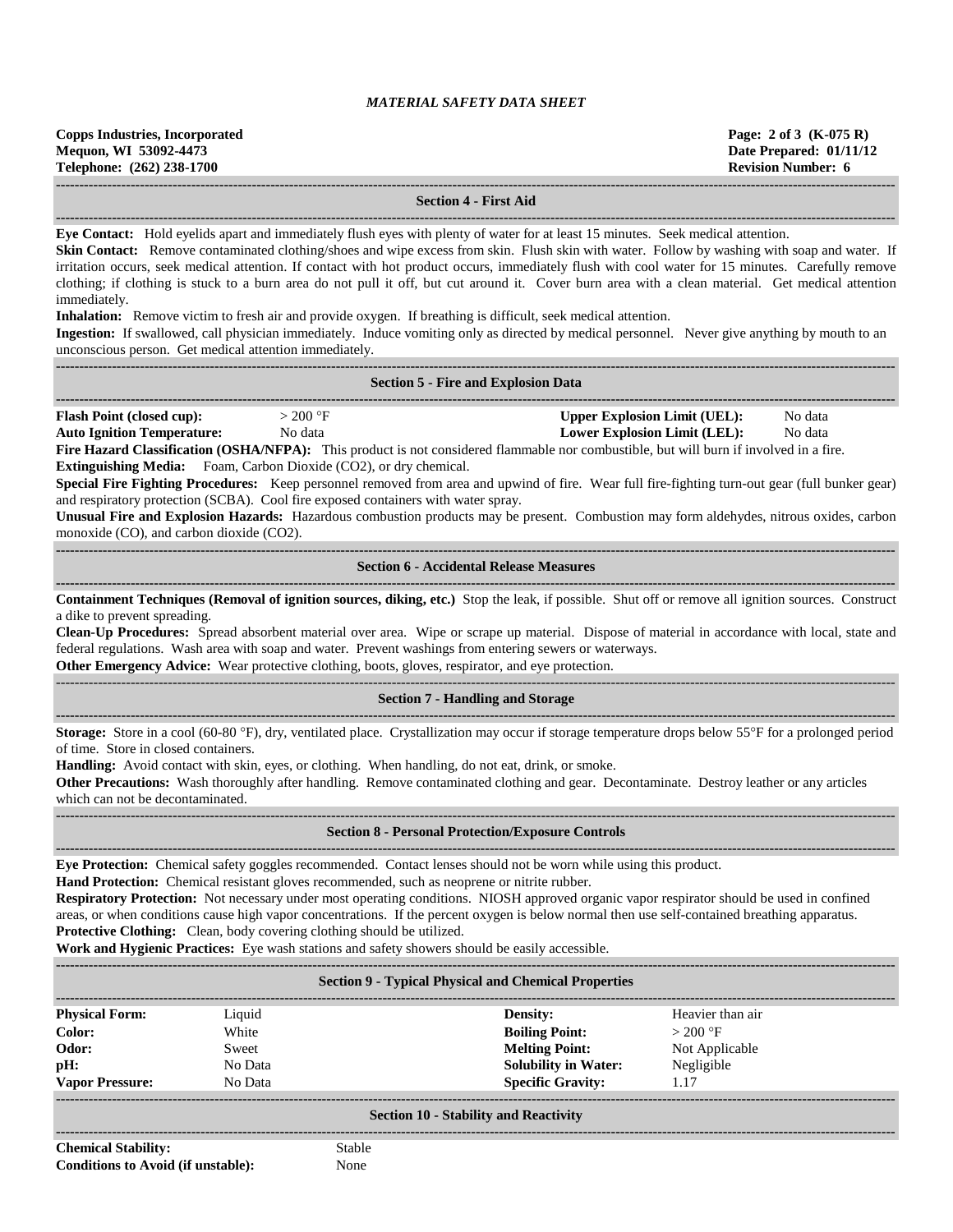**Copps Industries, Incorporated Page: 3 of 3 (K-075 R) Mequon, WI 53092-4473 Date Prepared: 01/11/12 Telephone: (262) 238-1700 Revision Number: 6**

|                                                       | Section 10 - Stability and Reactivity (con't.)                                                  |
|-------------------------------------------------------|-------------------------------------------------------------------------------------------------|
|                                                       |                                                                                                 |
| <b>Incompatibility (Materials to Avoid):</b>          | Acids, strong oxidizing agents.                                                                 |
| <b>Hazardous Decomposition Products:</b>              | None                                                                                            |
| <b>Hazardous Polymerization:</b>                      | Contact with epoxy hardeners under uncontrolled conditions. May release excess heat and vapors. |
|                                                       |                                                                                                 |
|                                                       | <b>Section 11 - Toxicological Properties</b>                                                    |
| <b>Acute Oral Toxicity (LD50, RAT):</b>               | No data available.                                                                              |
| <b>Acute Dermal Toxicity (LD50, RABBIT):</b>          | No data available.                                                                              |
| <b>Acute Inhalation Toxicity (LC50, RAT):</b>         | No data available.                                                                              |
|                                                       |                                                                                                 |
|                                                       | <b>Section 12 - Ecological Information</b>                                                      |
| $\mathbf{M} = \mathbf{1}$ , $\mathbf{M} = \mathbf{1}$ |                                                                                                 |

No data available.

#### **------------------------------------------------------------------------------------------------------------------------------------------------------------------------------------ Section 13 - Disposal Considerations**

**------------------------------------------------------------------------------------------------------------------------------------------------------------------------------------ Waste Disposal:** This material does not contain any VOC's (volatile organic compounds). Dispose of material in accordance with applicable, local, state, and federal laws and regulations. The state and local regulations and laws may differ from federal regulations, and laws may change or be reinterpreted. This information only applies to the material as manufactured. Processing, use, or contamination may make the information in appropriate, inaccurate, or incomplete. Responsibility for proper waste disposal is with the owner of the waste.

| <b>Section 14 - Transport Information</b>                                                                                           |                                                                                                                |                                                                                     |                                                                                                                             |  |  |
|-------------------------------------------------------------------------------------------------------------------------------------|----------------------------------------------------------------------------------------------------------------|-------------------------------------------------------------------------------------|-----------------------------------------------------------------------------------------------------------------------------|--|--|
| <b>DOT Non-Bulk Shipping Name:</b><br><b>DOT Bulk Shipping Name:</b><br><b>Technical Shipping Name:</b><br><b>DOT Hazard Class:</b> | Resin compound - not regulated<br>Resin compound - not regulated<br>NMFC Item 46030, Class 55<br>Not regulated | $\overline{I} \overline{N}$ :<br><b>Packing Group:</b><br><b>IMO Shipping Data:</b> | Not regulated<br>Not regulated<br>Resin compound - not regulated<br>ICAO/IATA Shipping Data: Resin compound - not regulated |  |  |

**Section 15 - Regulatory Information**

### **------------------------------------------------------------------------------------------------------------------------------------------------------------------------------------** *US FEDERAL REGULATIONS:*

**Toxic Substances Control Act (TSCA):** All components are included in the EPA Toxic Substances Control Act (TSCA) Chemical Substance Inventory or are not required to be listed on the TSCA Inventory.

**OSHA (29CFR1910.1200) Hazard Class(es):** Irritant. Sensitizer

**EPCRA Section 312 (40CFR370) Hazard Classes:** Immediate Health Hazard. Delayed Health Hazard.

**EPCRA Section 313 (40CFR372):** Toxic chemicals above "de minimus" level: None

# *STATE REGULATIONS:*

**California Proposition 65 Substances:** (components known to the State of California to cause cancer and/or reproductive toxicity and subject to warning and discharge requirements under the "Safe Drinking Water and Toxic Enforcement Act of 1986"). None

### *INTERNATIONAL REGULATIONS*

| Canada: | <b>WHMIS Hazard Classification:</b> Class D, Division 2B          |
|---------|-------------------------------------------------------------------|
|         | <b>WHMIS Risk Phrases:</b> Eye or skin irritant. Skin sensitizer. |
|         | <b>WHMIS Symbols:</b> Stylized T                                  |
|         |                                                                   |
|         |                                                                   |

# **Section 16 - Other Information**

**------------------------------------------------------------------------------------------------------------------------------------------------------------------------------------** *To the best of our knowledge, the information contained herein is accurate. However, neither Copps Industries nor any of its agents assume any liability whatsoever for the accuracy or completeness of the information contained herein. Final determination of suitability of any material is the sole responsibility of the user. All materials may present unknown health hazards and should be used with caution. Although certain hazards are described herein, we cannot guarantee that these are the only hazards which exist.*

**Revision Date:** 01/11/12 **Revised By:** Bill Simek **Replaces Revision Dated:** 01/28/10 **Title:** Lab Manager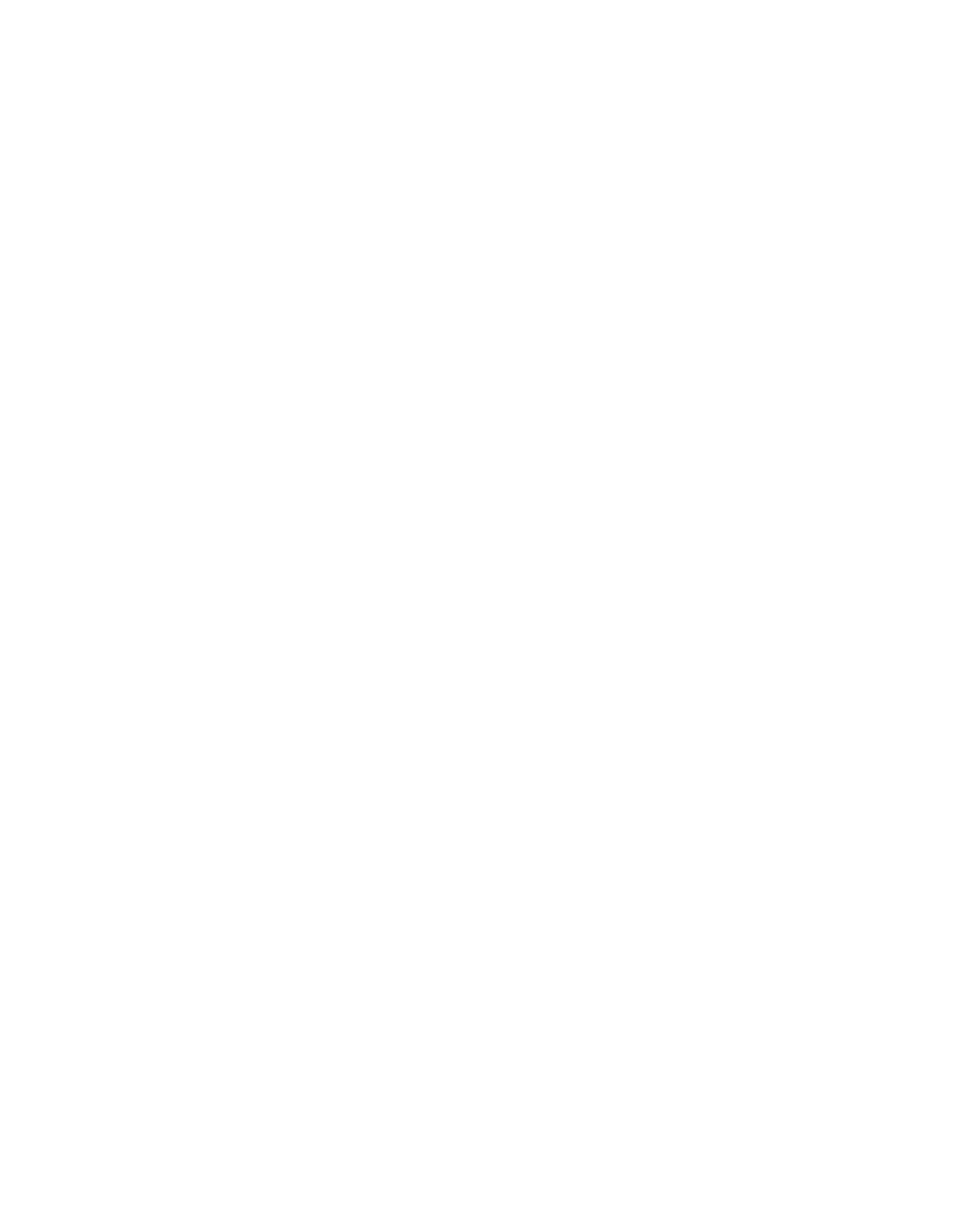**Copps Industries, Incorporated Page: 1 of 3 (K-075 H) 10600 N. Industrial Drive Date Prepared: 01/11/12 Mequon, WI 53092-4473 Revision Number: 8 Telephone: (262) 238-1700**

|                              | <b>Section 1 - Material Identification</b>   |                                                                                                        |                        |                                             |                                          |                    |                            |  |  |
|------------------------------|----------------------------------------------|--------------------------------------------------------------------------------------------------------|------------------------|---------------------------------------------|------------------------------------------|--------------------|----------------------------|--|--|
|                              | <b>Product Name:</b>                         |                                                                                                        | <b>B-102BK</b>         |                                             |                                          |                    |                            |  |  |
|                              | <b>Product Type:</b><br><b>Manufacturer:</b> | Epoxy Hardener<br>Copps Industries, Incorporated<br>10600 N. Industrial Drive<br>Mequon, WI 53092-4473 |                        |                                             |                                          |                    |                            |  |  |
|                              | <b>Telephone Number:</b>                     |                                                                                                        | $(262)$ 238-1700       |                                             |                                          |                    |                            |  |  |
| <b>Emergency Number (s):</b> |                                              | $(800)$ 255-3924<br>$(813)$ 248-0585                                                                   |                        | 24 hrs.<br>24 hrs.                          |                                          | (Continental U.S.) | (Outside Continental U.S.) |  |  |
|                              | <b>Revision Notes:</b>                       |                                                                                                        | <b>Annual Updating</b> |                                             |                                          |                    |                            |  |  |
|                              |                                              |                                                                                                        |                        |                                             | <b>Section 2 - Hazardous Ingredients</b> |                    |                            |  |  |
| $\frac{\#}{1}$               | wt. $\frac{\%}{\%}$<br>$> 1\%$               | <b>CAS Number</b><br><b>Trade Secret</b>                                                               |                        | <b>Chemical Name</b><br>Amido-Amine Mixture |                                          |                    |                            |  |  |
|                              | <b>OSHA &amp; ACGIH EXPOSURE LIMITS</b>      |                                                                                                        |                        |                                             |                                          |                    |                            |  |  |
|                              |                                              | <b>TWA</b>                                                                                             |                        | <b>STEL</b>                                 |                                          |                    | <b>CEILING</b>             |  |  |
|                              |                                              | Ppm                                                                                                    | mg/m3                  | ppm                                         | mg/m3                                    | ppm                | mg/m3                      |  |  |
| 1.                           | <b>OSHA</b><br><b>ACGIH</b>                  | N/E<br>N/E                                                                                             | N/E<br>N/E             | N/E<br>N/E                                  | N/E<br>N/E                               | N/E<br>N/E         | N/E<br>N/E                 |  |  |
|                              | $N/E = Not$ Established                      |                                                                                                        |                        |                                             |                                          |                    |                            |  |  |
|                              |                                              |                                                                                                        |                        |                                             | <b>Section 3 - Health Hazards</b>        |                    |                            |  |  |
|                              |                                              |                                                                                                        |                        |                                             | <b>EMERGENCY OVERVIEW</b>                |                    |                            |  |  |
|                              | <b>HMIS HEALTH RATING: 2</b>                 |                                                                                                        |                        | <b>FLAMMABILITY: 1</b>                      |                                          |                    | <b>REACTIVITY: 0</b>       |  |  |

**HMIS Hazard Rating Least - 0 Slight - 1 Moderate - 2 High - 3 Extreme - 4 ========================================================================================================** A black liquid with a slight amine odor. Mild skin irritant. Mild eyes irritant. May cause skin sensitization. May cause respiratory sensitization.

===========================================================================================================

Can burn in fire, releasing possible hazardous vapors, gases and fumes.

Do not torch or weld on cured epoxy. Hazardous fumes and vapors may be released.

**\*\*\*\*\*\*\*\*\*\*\*\*\*\*\*\*\*\*\*\*\*\*\*\*\*\*\*\*\*\*\*\*\*\*\*\*\*\*\*\*\*\*\*\*\*\*\*\*\*\*\*\*\*\*\*\*\*\*\*\*\*\*\*\*\*\*\*\*\*\*\*\*\*\*\*\*\*\*\*\*\*\*\*\*\*\*\*\*\*\*\*\*\*\*\*\*\*\*\*\*\*\*\*\*\*\*\*\*\*\*\*\*\*\*\*\*\*\***

**Routes of Exposure:** Eye Contact, Skin Contact, Inhalation, Ingestion.

**Health Hazards:** Mild skin irritant. Mild eyes irritant. May cause skin sensitization. May cause respiratory sensitization.

**Target Organs:** Eyes, Skin, and Respiratory System.

**Signs and Symptoms of Exposure (Acute Effects):** Contact with skin cause mild irritation and discomfort. Inhalation of mists may cause irritation in the respiratory tract. Product is absorbed through the skin and may cause malaise, discomfort, injury and serious health problems unless treated promptly.

**Signs and Symptoms of Exposure (Possible Longer Term Effects):** This substance may cause allergic reaction/sensitization.

**Medical Conditions Generally Aggravated by Exposure:** Eye diseases, skin disorders and allergies.

**Carcinogens under OSHA, ACGIH, NTP, IARC, other:** This product contains no carcinogens in concentrations of 0.1 percent or greater.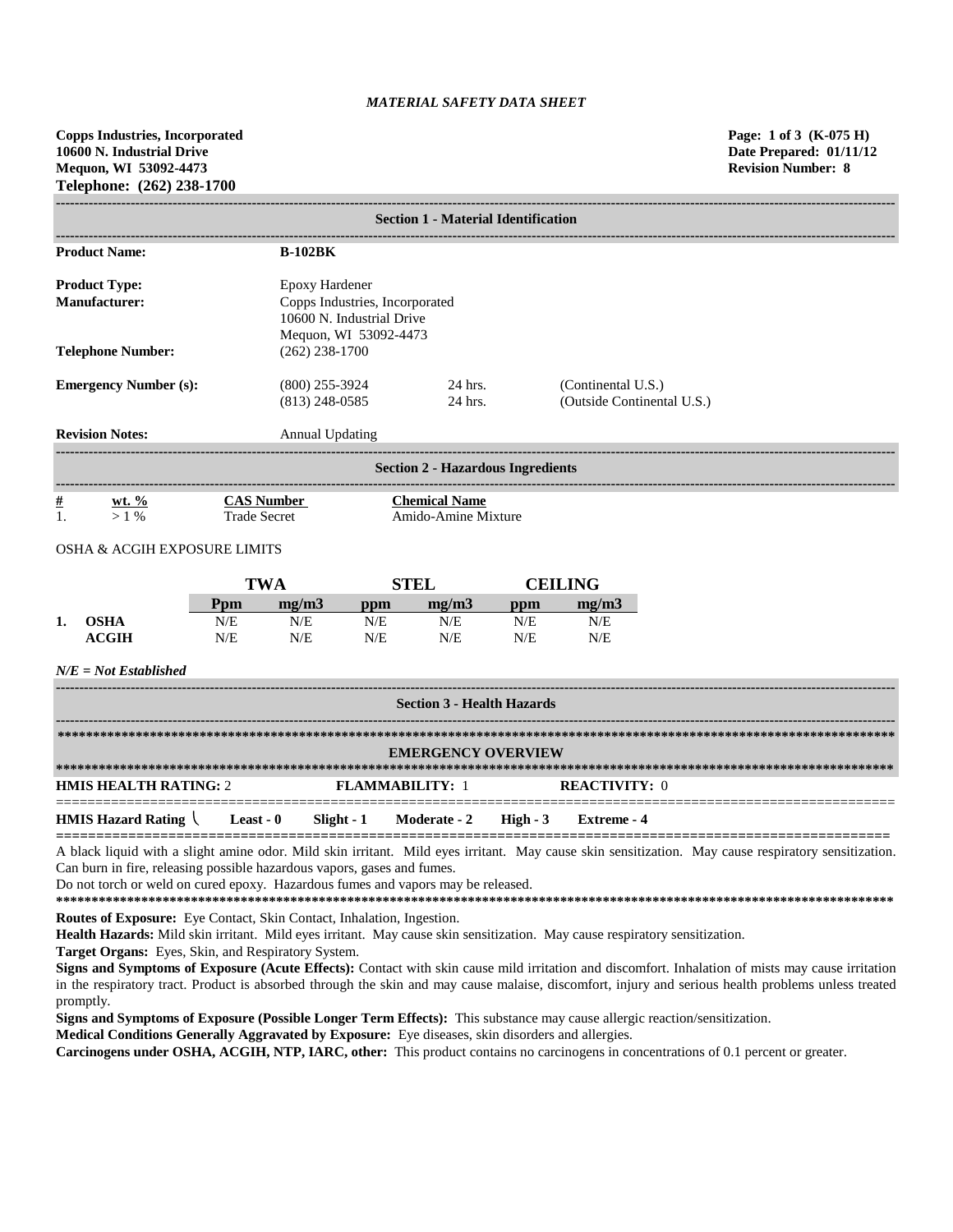**Copps Industries, Incorporated 10600 N. Industrial Drive Page: 2 of 3 (K-075 H) Mequon, WI 53092-4473 Date Prepared: 01/11/12 Telephone: (262) 238-1700 Revision Number: 8**

#### **------------------------------------------------------------------------------------------------------------------------------------------------------------------------------------ Section 4 - First Aid**

**------------------------------------------------------------------------------------------------------------------------------------------------------------------------------------ Eye Contact:** Hold eyelids apart and immediately flush eyes with plenty of water for at least 15 minutes. Seek medical attention.

**Skin Contact:** Remove contaminated clothing/shoes and wipe excess from skin. Immediately flush affected area with water for at least 15 minutes. Cover the affected area with a sterile dressing or clean sheeting and seek medical attention immediately. DO NOT APPLY GREASES OR OINTMENTS. Control shock if present.

**Inhalation:** Remove victim to fresh air and provide oxygen. If breathing is difficult, seek medical attention.

**Ingestion:** In the event of ingestion call a physician immediately. Remove stomach contents by gastric suction or induce vomiting only as directed by medical personal. Never give anything by mouth to an unconscious person.

| by medical personal. Never give anything by mouth to an unconscious person. |                                                                                                 |                                     |         |  |  |  |  |
|-----------------------------------------------------------------------------|-------------------------------------------------------------------------------------------------|-------------------------------------|---------|--|--|--|--|
|                                                                             |                                                                                                 |                                     |         |  |  |  |  |
| <b>Section 5 - Fire and Explosion Data</b>                                  |                                                                                                 |                                     |         |  |  |  |  |
| <b>Flash Point (closed cup):</b>                                            | $>200$ °F                                                                                       | <b>Lower Explosion Limit (LEL):</b> | No data |  |  |  |  |
| <b>Upper Explosion Limit (UEL):</b>                                         | No data                                                                                         | <b>Auto Ignition Temperature:</b>   | No data |  |  |  |  |
|                                                                             | <b>Fire Hazard Classification (OSHA/NFPA):</b> This product is considered a combustible liquid. |                                     |         |  |  |  |  |
|                                                                             |                                                                                                 |                                     |         |  |  |  |  |

**Extinguishing Media:** Foam, Carbon Dioxide (CO2), or dry chemical.

**Special Fire Fighting Procedures:** Keep personnel removed from area and upwind of fire. Wear full fire-fighting turnout gear (full bunker gear) and respiratory protection (SCBA). Cool fire exposed containers with water spray.

**Unusual Fire and Explosion Hazards:** Hazardous combustion products may be present. Combustion may form aldehydes, nitrous oxides, carbon monoxide (CO), and carbon dioxide (CO2).

**------------------------------------------------------------------------------------------------------------------------------------------------------------------------------------ Section 6 - Accidental Release Measures**

**------------------------------------------------------------------------------------------------------------------------------------------------------------------------------------ Containment Techniques (Removal of ignition sources, diking etc.)** Reduce vapor spreading with a water spray. Stop the leak, if possible. Shut off or remove all ignition sources. Construct a dike to prevent spreading.

**Clean-Up Procedures:** Spread absorbent material over area. Transfer to containers by suction. For large spills, recover spilled material with a vacuum truck. Dispose of material in accordance with local, state and federal regulations. Wash area with soap and water. Prevent washings from entering sewers or waterways.

**Other Emergency Advice:** Wear protective clothing, boots, gloves, respirator, and eye protection. **------------------------------------------------------------------------------------------------------------------------------------------------------------------------------------**

# **Section 7 - Handling and Storage**

**------------------------------------------------------------------------------------------------------------------------------------------------------------------------------------ Storage:** Store in a warm (60-80 °F), dry ventilated place. Store in closed containers.

**Handling:** Avoid breathing of vapors. Handle in well-ventilated workspace. Avoid contact with skin, eyes, or clothing. When handling, do not eat, drink, or smoke.

**Other Precautions:** Emergency showers and eye wash stations should be readily accessible. Wash thoroughly after handling. Remove contaminated clothing and gear. Decontaminate. Destroy leather or any articles, which can not be decontaminated. **------------------------------------------------------------------------------------------------------------------------------------------------------------------------------------**

# **Section 8 - Personal Protection/Exposure Controls ------------------------------------------------------------------------------------------------------------------------------------------------------------------------------------**

**Eye Protection:** Full-face shield or chemical safety goggles. Contact lenses should not be worn while using this product. **Hand Protection:** Neoprene rubber gloves. Cuffed butyl rubber gloves. Nitrile rubber gloves.

**Respiratory Protection:** Not necessary under most operating conditions. NIOSH approved organic vapor respirator should be used in confined areas, or when conditions cause high vapor concentrations. If the percent oxygen is below normal then use self-contained breathing apparatus. **Protective Clothing:** Impervious clothing. Slickersuit. Rubber boots. Full rubber suit (rain gear). Butyl or latex protective clothing. **Work and Hygienic Practices:** Eye wash stations and safety showers should be easily accessible.

| <b>Section 9 - Typical Physical and Chemical Properties</b> |                       |                             |                  |  |  |
|-------------------------------------------------------------|-----------------------|-----------------------------|------------------|--|--|
| <b>Physical Form:</b>                                       | Liquid                | <b>Vapor Density:</b>       | Heavier than air |  |  |
| Color:                                                      | <b>Black</b>          | <b>Boiling Point:</b>       | $>200$ °F        |  |  |
| Odor:                                                       | Slight Amine          | <b>Melting Point:</b>       | Not applicable   |  |  |
| pH:                                                         | No Data               | <b>Solubility in Water:</b> | Slight           |  |  |
| <b>Vapor Pressure:</b>                                      | $< 1$ (mm Hg @ 70 °F) | <b>Specific Gravity:</b>    | 1.01             |  |  |
|                                                             |                       |                             |                  |  |  |

#### **Section 10 - Stability and Reactivity ------------------------------------------------------------------------------------------------------------------------------------------------------------------------------------**

**Chemical Stability:** Stable **Conditions to Avoid (if stable):** None **Incompatibility (Materials to Avoid):** Acids, strong oxidizing agents. **Hazardous Decomposition Products:** None

**Hazardous Polymerization:** Contact with epoxy resins under uncontrolled conditions. May release excess heat and vapors.